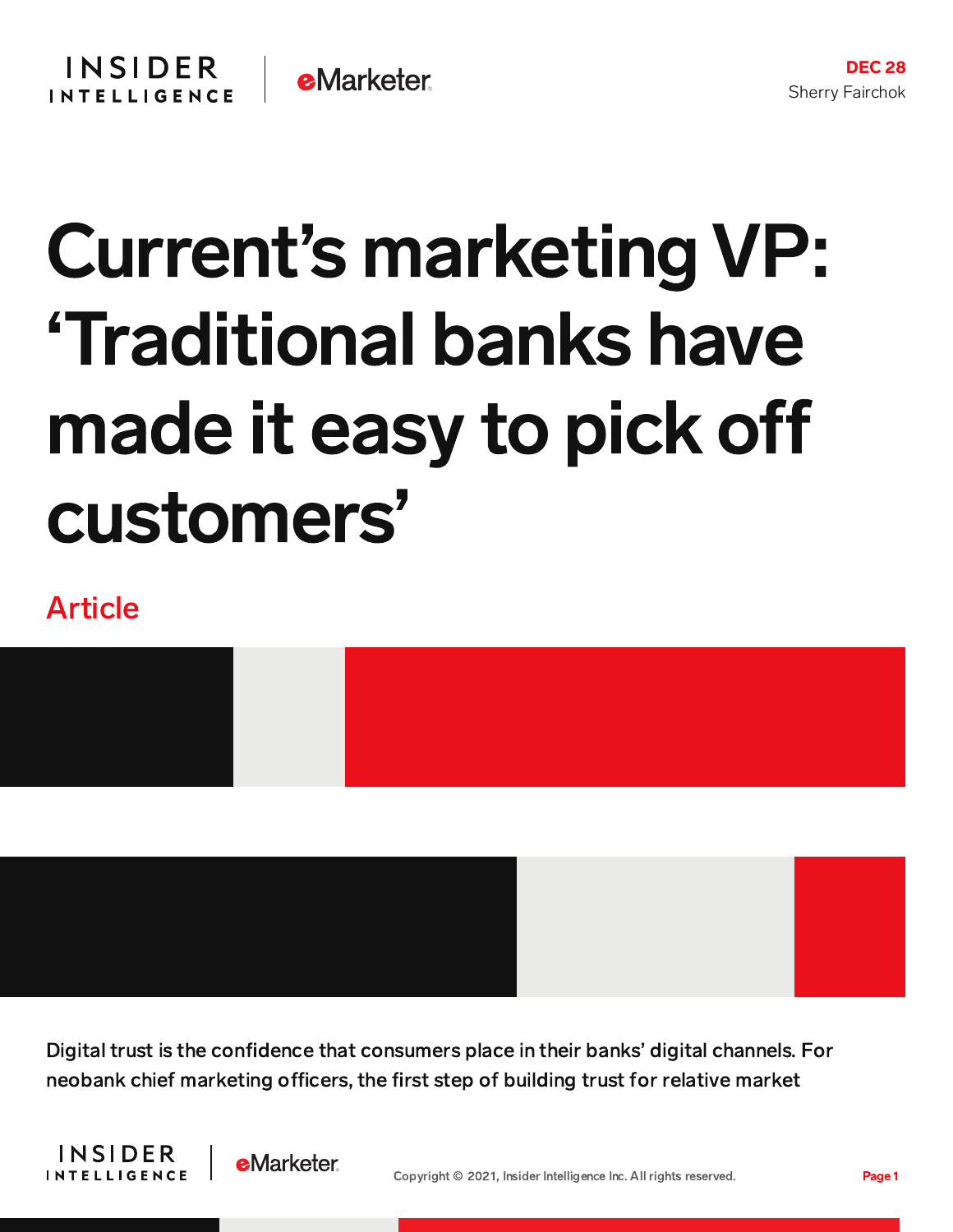newcomers is raising brand awareness. To that end, neobanks like **Current** emphasize how they're distinct from large banks in their ad campaigns. Current, for instance, has run campaigns in New York with the tagline, "What do you think we are, a bank?"

Insider Intelligence talked with Adam Hadi, vice president of marketing at Current, about how marketing a neobank differs from promoting a traditional bank, how high retention among banking customers can be a "double-edged sword," and how being digital-only was one of Current's advantages during the pandemic.

The following has been edited for brevity and clarity.

### II: What marketing challenges did you face last year, and how did those affect your priorities?

AH: Our challenges weren't so much pandemic-related. The pandemic actually highlighted a lot of our benefits as a digital-only bank. During the lockdown, there wasn't much need for bank branches, in-person banking, and all of the things associated with traditional banks.

As a challenger that's just been in the banking space for a few years, building trust is a huge challenge. Legacy brands like Wells Fargo, Citibank, and Chase have been around for a long time, some of them for 120 years or more. They have a terrible reputation, but there's a sense of security that comes with banking with them. A new brand like us that's just come into the space and is asking a customer who's living from paycheck to paycheck to trust their next paycheck with us—that's a big ask, and it requires a high level of trust. Gaining that trust is a challenge we're always trying to overcome.

#### II: Fifty percent of your customers give you first-time bank account orders. Was that a customer segment that you specifically targeted, or did it happen organically?

AH: That's intentional. Banking is a very high-retention product. You've probably had your bank longer than you've had your iPhone, right? It's also good for us to acquire customers when we're their "first date" account. And we have an advantage with younger generations.

But that high retention in banking is a little bit of a double-edged sword. It also means that you have a high bar to clear to get somebody to switch, and it's costly.

On the flip side, though, traditional banks have made it easy to pick off all the customers who don't fit their business model. Customers we're picking off from Bank of America and Wells Fargo are those they're actively shedding. They're charging those customers what we call "nuisance fees." So that sets us up pretty well, too.